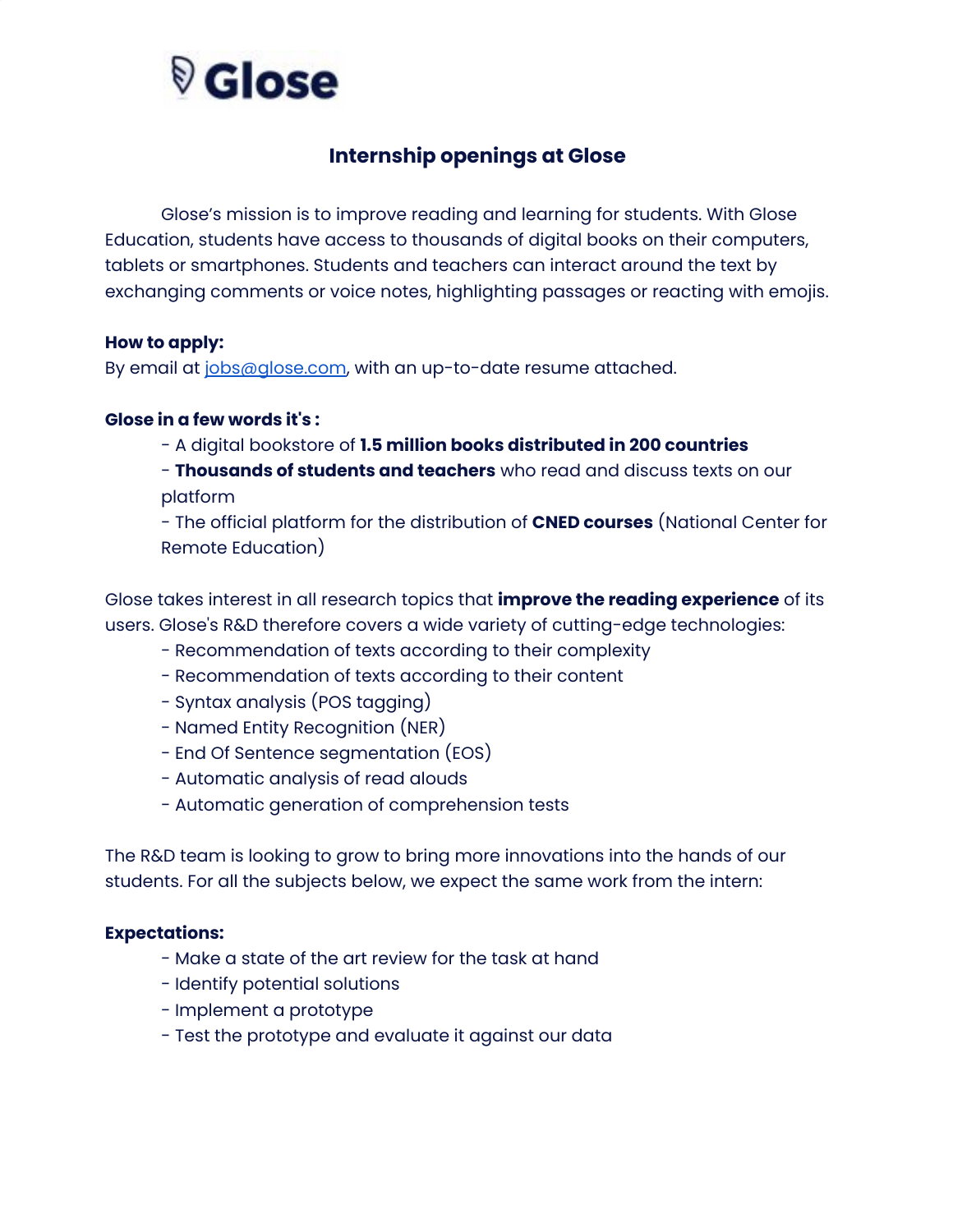## **Topic 1: Automatic feedback for read alouds**

This is a research subject linked with Glose's "À Haute Voix" project. This very ambitious project will allow students to improve their reading and comprehension skills as well as their oral fluency.

Prosody is an essential skill to master reading. Prosody is how we read a text giving it life and meaning. This requires mastering the pauses, accents, pace, intonations and intensity of the voice. This therefore requires a good understanding of the syntax, semantics and punctuation of the text. Research has also established a link between prosody and text comprehension.

Glose has developed an audio recording feature within its platform. This allows students to record read alouds on any text and share them with their class.

The goal of the project is to develop an algorithm that automatically analyzes the read alouds and gives students feedback in a detailed report:

- Correspondence of the support text and the spoken text
- Pronunciation
- Intonation
- Pace
- Expressiveness

Where it is relevant, the algorithm should be able to indicate where the error was made (non-respect of punctuation, wrong pronunciation, bad intonation, etc.). The subject covers a variety of subjects that you will need to familiarize yourself with: **Automatic Speech Recognition, Natural Language Processing and Signal Processing.**

#### **References:**

*When Speech Input is Not an Afterthought: A Reading Tutor that Listens:* [https://www.cs.cmu.edu/~listen/pdfs/Mostow\\_Aist\\_pui97\\_final.pdf](https://www.cs.cmu.edu/~listen/pdfs/Mostow_Aist_pui97_final.pdf) *Predicting Multidimensional Subjective Ratings of Children' Readings from the Speech Signals for the Automatic Assessment of Fluency*: <https://www.aclweb.org/anthology/2020.lrec-1.39/> *Performance Analysis of Several Pitch Detection Algorithms on Simulated and Real Noisy Speech Data:* <https://www.eurasip.org/Proceedings/Eusipco/Eusipco2017/papers/1570342455.pdf> *The Kaldi Speech Recognition Toolkit*: <https://infoscience.epfl.ch/record/192584>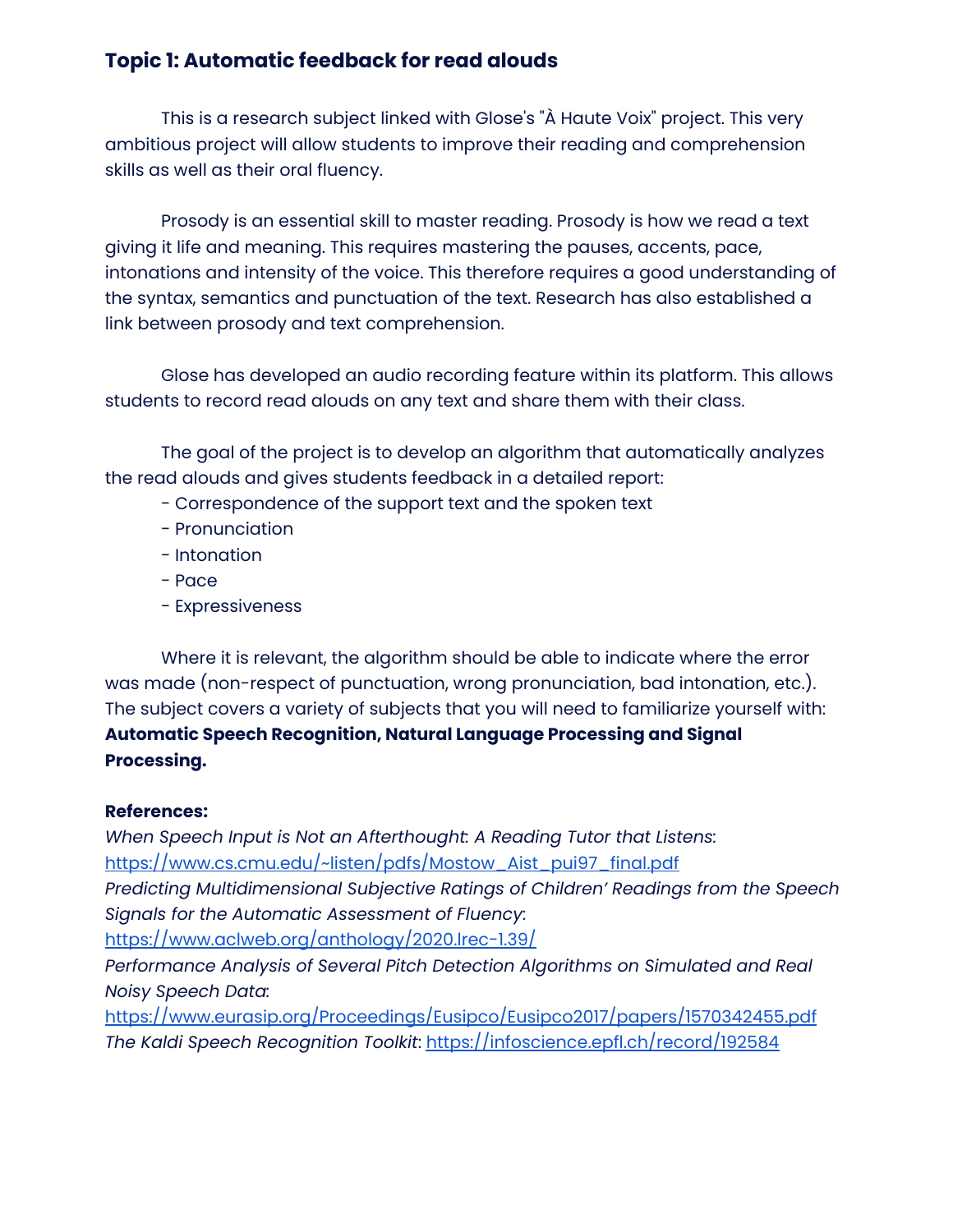## **Topic 2: Topic extraction from a text**

Our catalog is currently analyzed to extract named entities. We want to improve this and extract the important "topics" of each text in order to build - above these entities and topics - graphs representing in an innovative way the content of the books. (see for example the illustration below).



Another line of work will be the construction of a recommendation graph between the different books to suggest to our users their next readings. The volume of data to be processed will have to be taken into account in the choice of methods and their implementation (> 1M books).

#### **References:**

*Comparison of topic extraction approaches and their results:* <https://link.springer.com/article/10.1007/s11192-017-2306-1> *A Survey on Recent Advances in Named Entity Recognition from Deep Learning models:* <https://arxiv.org/abs/1910.11470> *Scientific Article Recommendation by using Distributed Representations of Text and Graph:* <https://dl.acm.org/doi/abs/10.1145/3041021.3053062>

## **Topic 3: Automatic generation of comprehension questionnaires**

Comprehension tests are widely used by teachers. They allow students to test their understanding and remember important elements of the passage they have just